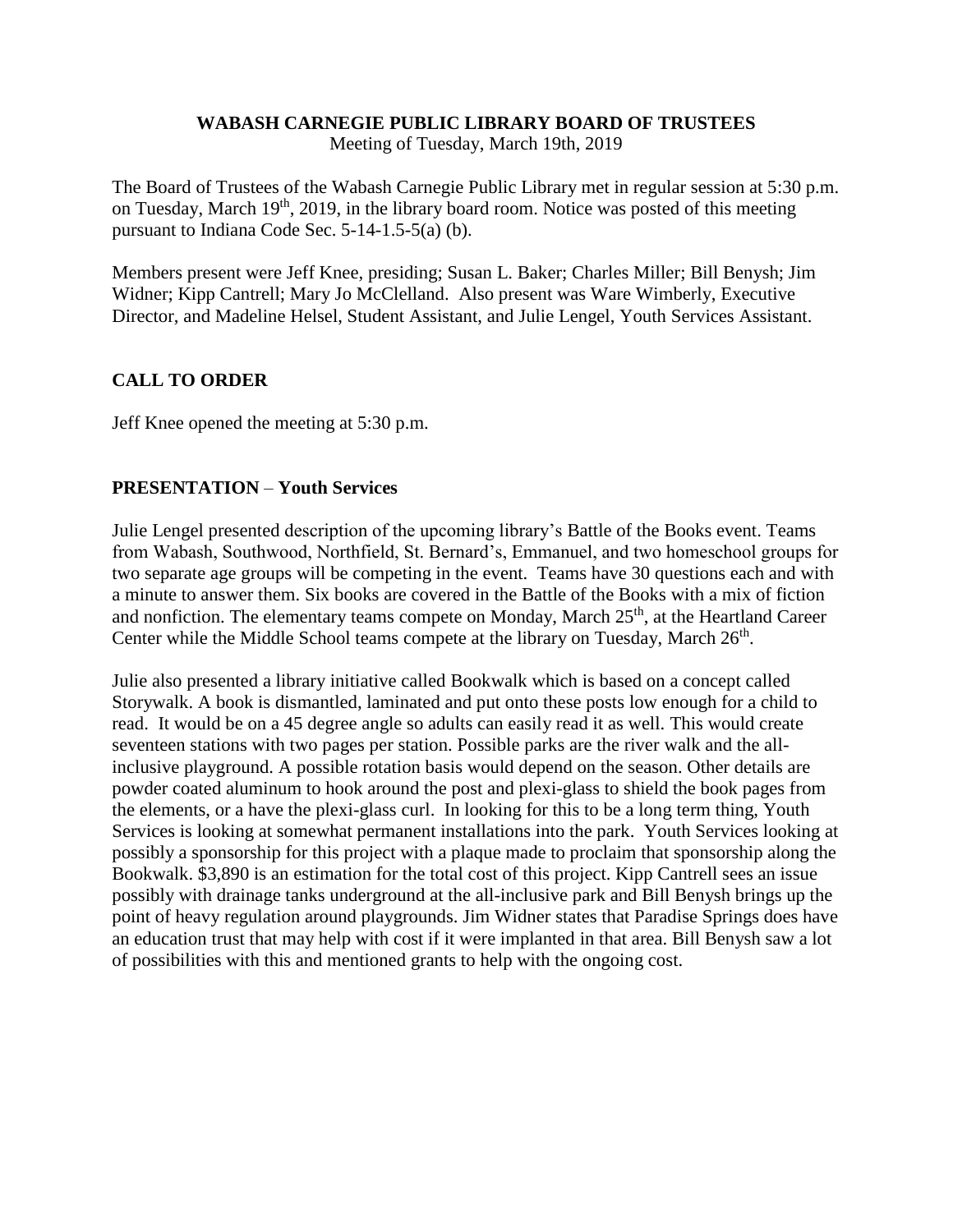# **CENSENSUS AGENDA**

Agenda was presented

Regular Board Minutes (February 19th, Minutes) Financial Report February Payroll March Claims

There were some spelling errors in the February's Minutes which have been corrected

Susan L. Baker asked about Science Central claim. Ware Wimberly answered that Science Central does educational programming like Honeywell Center does at schools, libraries, etc. Science Central will be doing a program here at the library for this year's Summer Reading.

Susan L. Baker asked what Swank Movie Licensing would be. Ware Wimberly answered it gives the library license to show those movies with programming such as a teen program.

Action: It was moved by Jim Widner and seconded by Susan L. Baker to approve the Consensus Agenda. Motion passed.

#### **Committee Report**

Bill Benysh (Park Department) presents that there will be meetings to start renovation for the baseball diamond along with trying to get softball back at Wabash.

# **DIRECTOR'S REPORT/ADMINISTRATIVE UPDATE**

#### Lighting

Ware presented a proposal from Quality Electric for replacing all lighting in the Children's Room and office with LED light. LED lights were put up around the dome, and it has made as significant difference from a lighting perspective. Charles Miller asks if the library would change all the lights or only some. Ware answered that he would like for it to be all, section by section, as LED's are far more efficient. Kipp Cantrell points out that the city did that transition as well, and got a quote from Jones Electrical and Plumbing also. Mary Jo McClelland suggests looking the cost of buying the LED's beforehand and having a company install it.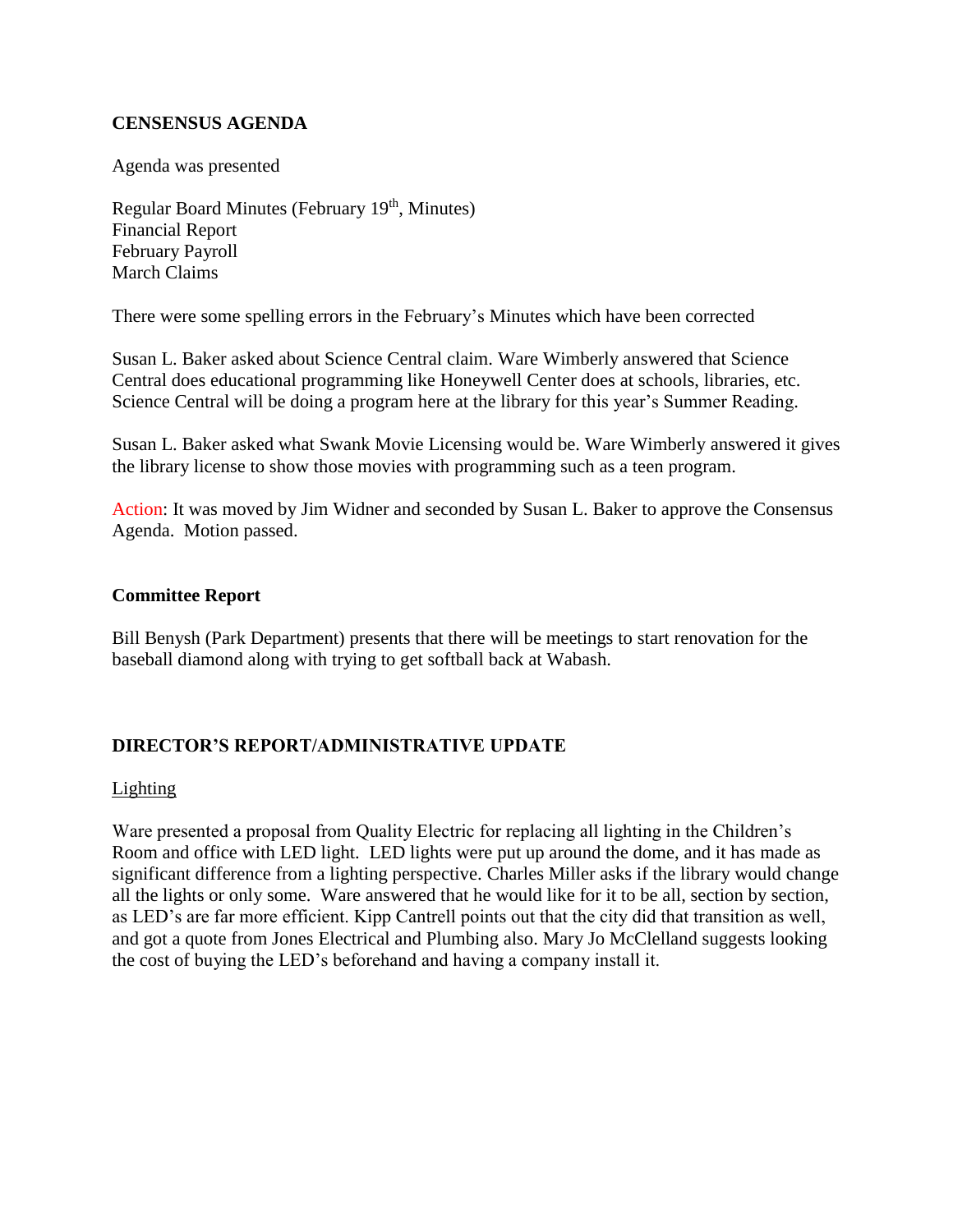#### Annual Financial Report

Copies of The library's Annual financial Report for 2018 were presented to Trustees. There were no questions over the report.

# Legislation Update

There is current legislation that public libraries are concerned about pertaining to possible binding budget reviews by a local elected fiscal body. Public libraries are concerned that this will allow other elected bodies to reduce or take away funds from public libraries who's Boards are appointed by elected bodies. The particular bill has passed the Indiana House of Representatives and is in a Senate committee. The latest update is that the Senate Committee will not move the bill to the Senate which kills the bill for now. The bill can always be added as an amendment to another bill so the possibility is not over. Ware Wimberly went to Indianapolis as part of the Indiana Library Federation (ILF) legislative Day to talk to State Senators and Representatives about bills that could affect public libraries. He and other librarians had meetings with Senator Zay and Representative Wolkins.

# Discussions with Wabash City Schools

The library is having continued discussions with Wabash City Schools. They're in the process of looking at building something between the middle school and high school. They talked about a collaborative partnership between the school and the library. There is an example of this in Greentown and Kokomo here in Indiana. Ware and Jim Widner shared details of the Wabash City School proposals from a meeting yesterday they attended with Wabash School officials on this proposals. Ware and Trustees discussed concerns and thoughts they have as discussions continue. One major concern is this possible partnership and MSD of Wabash County. Ware is planning to go Greentown Public Library Greentown & Eastern Howard School Public Library with Wabash School Officials in the coming weeks to ask questions and see a real life example. Ware would like other staff and Trustees to go if possible too.

#### Strategic Plan Progress

Ware presented a documentation so far in regards to progress in Strategic Plan 2019 to 2021. The updates are appreciated as the plan is implemented.

#### WatchGuard Renewal

WatchGuard security was renewed at the Total Security level for one year. There are some major technology challenges that will occur when the year 2020 starts. Ware and Joe Rayl will be meeting with Intrasect officials at the beginning of April. Ware plans to have Joe attend the April meeting to help review details from the meeting with Intrasect.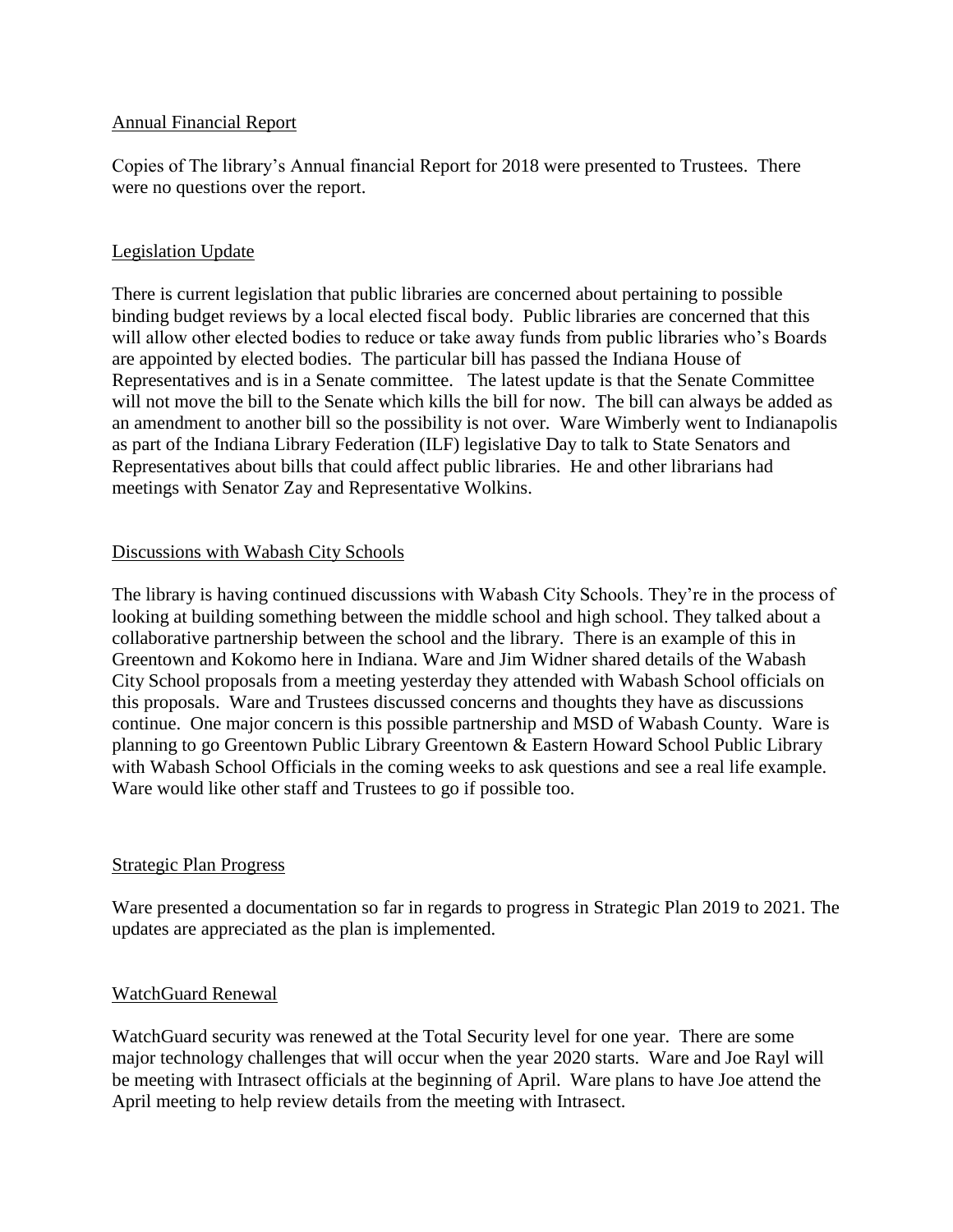#### Murray Cox as Lincoln

Murray Cox will do a presentation on Lincoln at the end of April in the Library's program room. Mary Jo McClelland asks if the information will be sent to the Winchester Senior Center. Ware assured information will be sent to the Senior Center.

#### Custodian Positon

Ware is working on a job description for a part-time custodian. He presented a rough draft to Trustees outlining some of the responsibilities. Factors such as number of hours, schedule, pay rate, etc. need to be worked out still. Susan L. Baker note that the hours may dictate how the outsourced maintenance personal will be working.

#### Neighboring Property

The library has approached legal counsel on possible interest in neighboring properties. Trustees and Ware discussed these neighboring properties and guidelines for legal counsel when approaching the ownership. The Library is interested at possible administrative space, library programming space, community room space, and storage space in this properties. Charles Miller comments that the properties have been maintained "okay." Ware Wimberly comments that electrical upkeep will definitely be something to look out for since the buildings are so old. Bill Benysh points out that square footage, plot size and number of bathrooms is usually what creates the value. He also asks what would make or break the deal for these properties. Ware Wimberly answered that it's more investigative in seeing what opportunities the library has in buying those properties. It was also expressed that if is not an opportunity in the next few years, it may be time to start moving on.

#### Policy Addressing Guidelines for Patrons Given No Trespassing Notices

A library patron was recently given a no trespassing notice due to being belligerent and kicking library equipment. This patron and his significant other would come into the building and fight numerous times. The incident brought to need for a policy that provides guidelines for when an action is taken. For instance, is the no trespassing notice indefinite or does it expire after a period of time? This is the type of questions that a policy needs to answer. It is something Ware needs to work on.